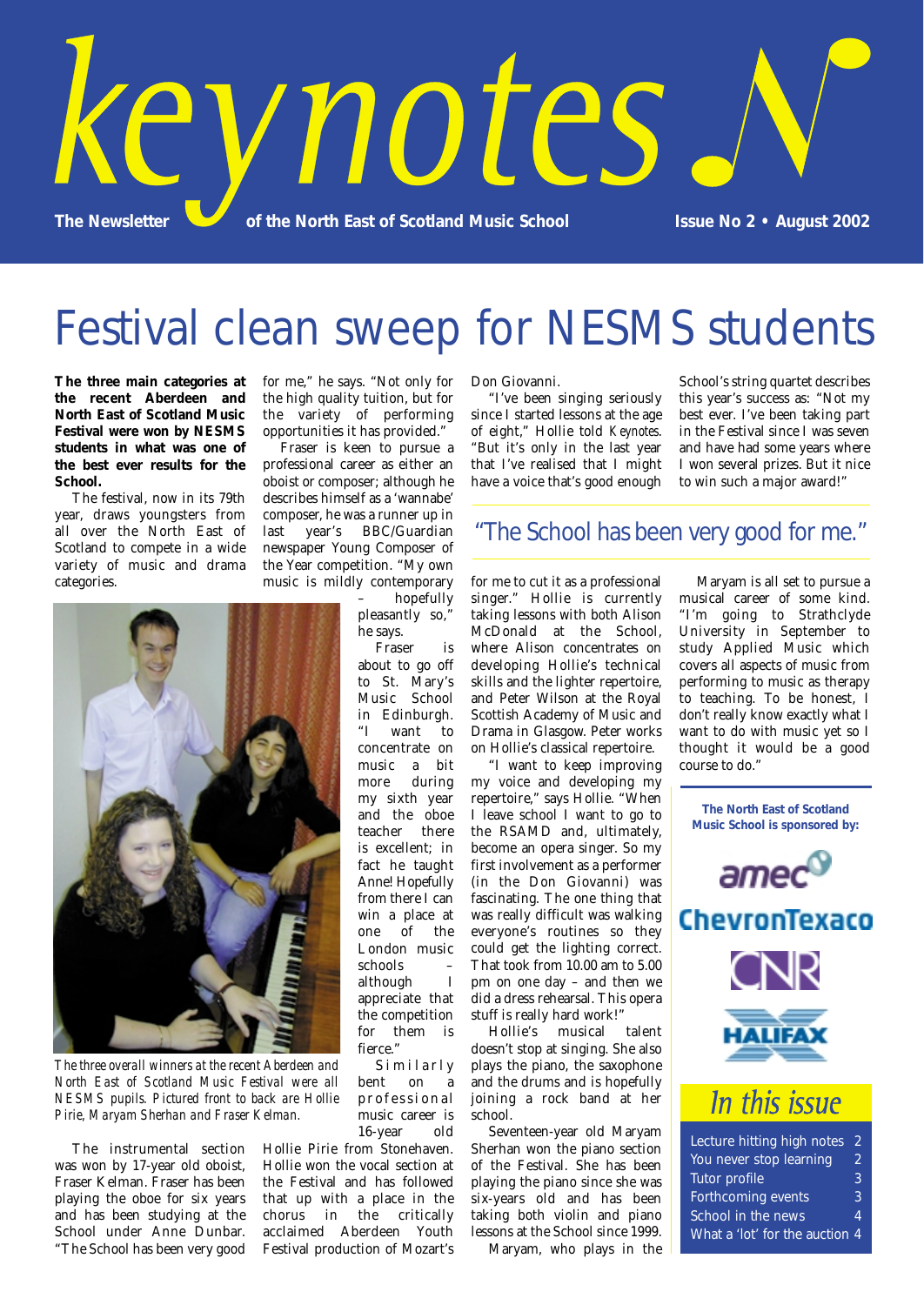## **About the School**

#### **Providing the highest standards of advanced tuition for promising musicians**

The School provides a centre where young people of outstanding musical promise can obtain tuition which is not available within their existing framework of study. Any musically talented child,

student, teacher or lay person living in Scotland may apply for an audition to the School.

### **TUITION**

Internationally acclaimed professors and teachers are brought to Aberdeen on a regular basis from all over the British Isles and Europe.

### **COURSES**

The School offers one-to-one teaching together with occasional workshops and masterclasses. There is a close relationship with the University of Aberdeen, through the Director of Music, and also with the newly formed Aberdeen City Music School in Dyce.

#### **FINANCE**

Finance is generously provided by trusts, commercial organisations and individuals. Continued support is essential in order to maintain the high quality of the teaching programme. The Administrator will be pleased to assist with all enquiries about donations, sponsorship or scholarships.

### **FEES & SCHOLARSHIPS**

Students pay their own fees, although scholarships are available and are applied for annually. Any award is made on a balance of musical potential and financial need.

#### **DOROTHY HATELY**

Dorothy founded NESMS in 1975 with the support and encouragement of Lady Aberdeen. Thanks to Dorothy's dogged determination over the years, the School has greatly increased its teaching disciplines, tutors and pupils. Sadly, Dorothy died in 1996, before she could see the School in its own premises in Huntly Street. However, we strive to maintain the high standards she set and intend to take the School from strength to strength.

#### **NORTH EAST OF SCOTLAND MUSIC SCHOOL**

Dorothy Hately Music Centre 21 Huntly Street Aberdeen AB10 1TJ Tel/Fax: 01224 649685 email: nesms@sol.co.uk

**Chairman:** June, Marchioness of Aberdeen and Temair

**President:** Dr Neil Mackie

**Administrator:** Joan Thomas

## Lecture will hit the high notes

**'The Unkindest Cut of All' is the title for a lecture that will be delivered on Saturday, 23rd November in aid of School funds by Neil Jones, a member of the School's Fundraising and Development Committee and critic and contributor for both Opera Now magazine and The Herald newspaper.**

The lecture examines the development and history of the castrati, that strange breed of emasculated male singers that dominated both liturgical music and the operatic stage during the seventeenth and eighteenth centuries.

"It's debatable whether, in the society of the day, castration for the sake of art was indeed an 'unkind cut'," suggests Neil. regardless of your viewpoint in that debate, there's no doubt that the history of the castrati is a fascinating one, even if high male voices aren't your thing. Hopefully the

audience will find it less of a lecture and more a knowledge based musical entertainment. There will certainly be some fabulous music to listen to."

The lecture starts at 7.30 pm at the School and will last approximately two hours including an interval when wine and light snacks will be served. Tickets cost £10, including the refreshments and can be obtained from the school.

# You never stop learning

**In recognition of all the help and support that Marion Fordyce, the School's longest serving pupil, has given NESMS over many years, she had been made the School's first Honorary Fellow.**

Marion says she can't recall not having sung: "Both my great-grandmother and grandmother were really good singers. In fact, my great-grandmother had a career as a concert soloist. So it was just normal for me to sing. My first public performances came after I joined the junior choir in the local church. The choir's conductor, John Findlay, recruited me in a conversation with my grandmother in an air raid shelter during the Second World War!"

At the age of eighteen, Marion started to take individual lessons with Bess Jenkins but then, for personal reasons, gave up singing completely, before being persuaded back by Dorothy Hately.

"Dorothy insisted I started again and helped fix a place for me in the SNO Chorus for their 1986 tour of Israel, which was a great experience. Then I started taking lessons at the School with Raimund Herincx and I've been here ever since."

Marion says she much prefers the lessons and the preparation for concerts to the actual performances themselves. "I think I always sing better during the lessons than at the performances," claims Marion. "I find the lessons always give me a lift and, of course, you never stop learning."

Marion has featured as a

soloist in some outstanding however, was singing the role of concerts and recitals, many of

Dido in a performance of Dido

### "I find the lessons always give me a lift and you never stop learning."

them raising money for the School. Her fondest memory, and Aeneas in the round at the Mitchell Hall in 1968.



**Only a solicitor can provide the complete property service**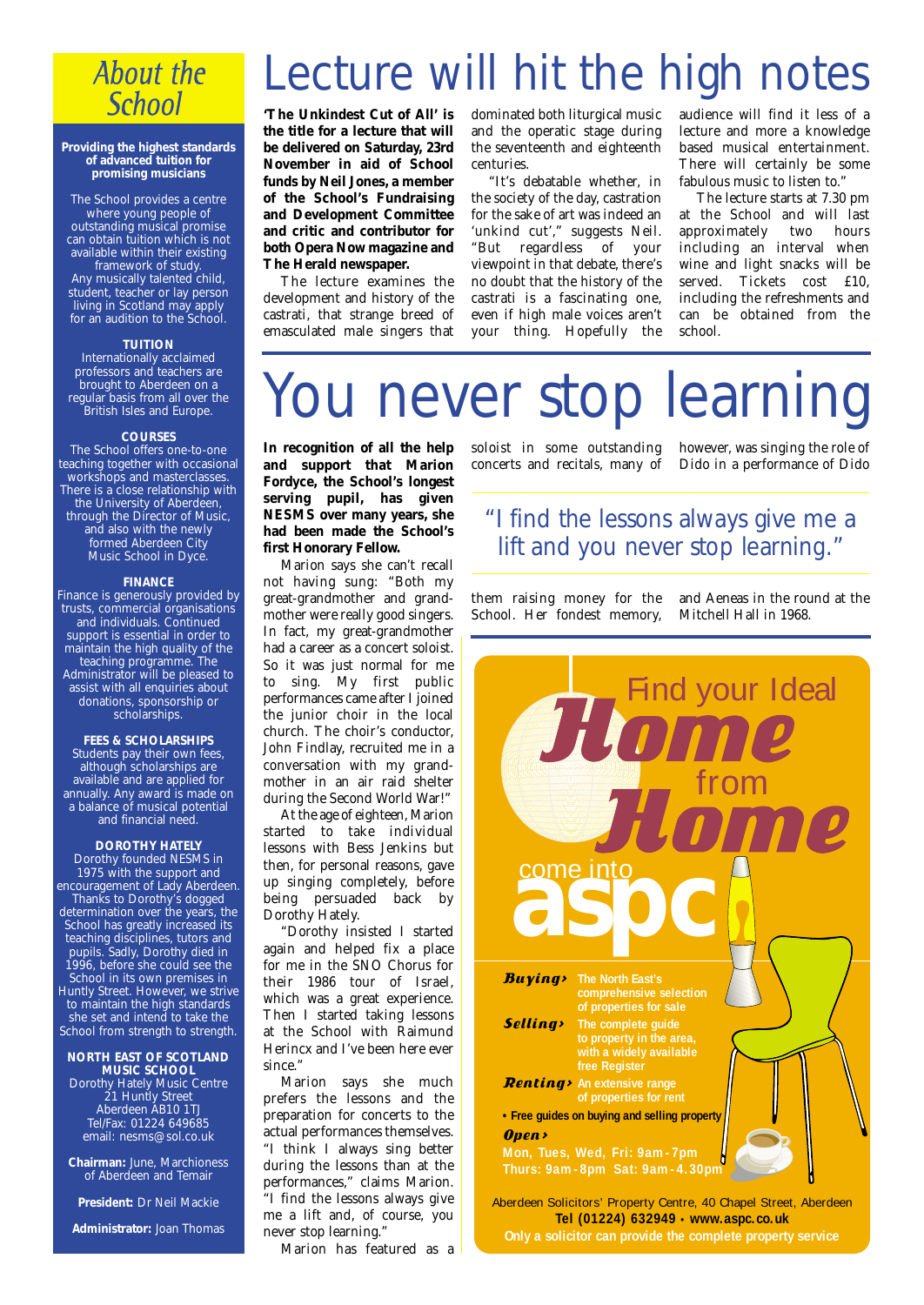# Tutor profile – Ifor James

**The School's horn tutor for the last 22 years has been the international horn soloist, Professor Ifor James.**

Ifor was first persuaded to teach at the School by Dorothy Hately: "I expect most people you talk to will say you never said no to Dorothy," Ifor recalls. "She was a very forceful lady but a real inspiration."

Ifor's career could almost be said to be have been pre-ordained. His father was the top cornet player in Britain and his mother was Ena Mitchell, the soprano. Little wonder that Ifor started to play the cornet at the age of four, later taking up the piano and organ and becoming assistant organist at Carlisle Cathedral during his teens. It was in this period that he took up the horn, later entering the Royal Academy of Music as a pupil of Aubrey Brain.

His first professional appointment was with The Hallé Orchestra and after only



*Professor Ifor James*

two years he became principal horn with the Royal Liverpool



Philharmonic Orchestra – at the age of 22.

In 1963 he moved to London and played principal horn with all the leading orchestras before becoming a soloist. He subsequently played all over the world as well as developing a substantial discography, including 30 recordings as the horn player in the renowned Philip Jones Brass Ensemble.

He was also for some years the principal conductor of the famous Besses o'th Barn Brass Band; under his baton they won the 1978 BBC Band of the Year Competition.

Ifor has a long and distinguished career as a teacher and he has been a professor of music at the Royal Academy of Music and the Royal Northern College of Music. In 1980 he was appointed professor of horn and brass chamber music at the Staatliche Hochschule für Musik in Freiburg.

Indeed, well over 100 of his pupils – including several from NESMS – have become professional musicians, with 31 of them currently principal horn players with orchestras not only in England but in<br>Germany. Switzerland, Switzerland,<br>the U.S.A. Scandinavia, the U.S.A. Canada, Australia, New Zealand and Japan. Nine are now professors at music colleges around the world, a further two are the principals of German music colleges and a further six have solo careers. It could be said that Ifor has pretty much fostered a whole generation or two of horn players!

"I do believe that interest in music waned a few years ago but I think there is evidence that it is coming back," Ifor told *Keynotes* recently. "But I do feel sympathy for youngsters today. If they're applying for a position as second horn in any half decent orchestra, there will be perhaps 50 or 60 people applying and most of those will be good players. I think it was easier in my day. If you carried a horn case, you were in!

"Thankfully, there are some really talented students at NESMS at the moment and although some of them are very young, hopefully that talent can be nurtured. That's why I still enjoy teaching so much."



### **as at August 2002**

### **STRINGS** Violin *Gillian Findlay* Viola *Michael Beeston*

Cello *James Halsey* Double Bass *David Inglis*

**WOODWIND**

Flute *David Nicholson* Flute *Catherine O'Rourke*<br>Choe *Anne Dunbar* Oboe *Anne Dunbar* Clarinet *Alison Waller* Bassoon *Lesley Wilson*

**BRASS**

Trumpet *John Gracie* Horn *Ifor James*

> **PIANO** *Nigel Clayton Joseph Long Tom Johnston*

**GUITAR** *Gilbert Biberian*

**SINGING** *Raimund Herincx Ruth Black Alison McDonald Jean Webster Donald Maxwell*

## **Forthcoming** events

**Thursday, 26th September – 7.30 pm**  My Musical Life – a talk given by international horn player and School tutor, Ifor James. Entry by ticket only, £10.00 to include refreshments. *School*

**Thursday, 3rd October – 7.30 pm**

Impresario and Haydn Fragments – pupils of Raimund Herincx will perform. Will include the Scottish premier of Haydn Fragments. *Ferryhill Church*

**Saturday, 26th October – 10.00 am – 12.00 noon** Coffee Morning. Cake & Candy, Bottle Stall etc. All welcome. Admission £1.50. *School*

**Sunday, 3rd November – 12.30 pm** Auction Lunch – see story on page 4. *Caledonian Hotel, Union Terrace*

**Saturday, 23rd November – 7.30 pm**  The Unkindest Cut of All – lecture by Neil Jones. See story on page 2. *School*